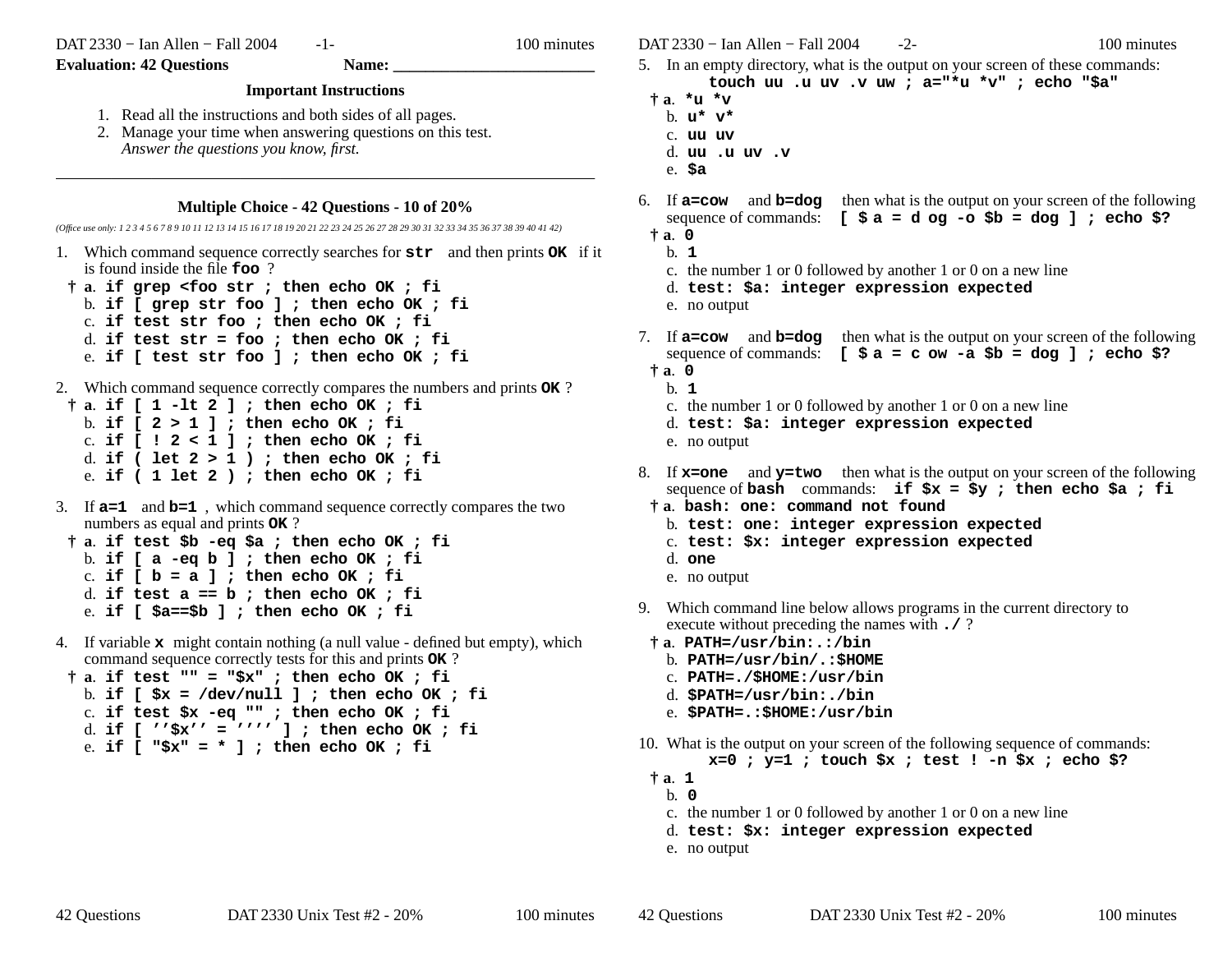DAT 2330 − Ian Allen − Fall 2004 - 3- 100 minutes 11. What is the output on your screen of the following sequence of commands: **x=cow ; y=dog ; touch \$y ; test -n \$y ; echo \$? † <sup>a</sup>**. **0** b. **1**c. the number 0 or 1 followed by another 0 or 1 on a new line d. **test: \$y: integer expression expected** e. no output 12. What is the output on your screen of the following sequence of commands: **x=pig ; y=bat ; touch \$x ; [ -z \$x ] ; echo \$? † <sup>a</sup>**. **1** b. **0**c. the number 0 or 1 followed by another 0 or 1 on a new line d. **test: \$x: integer expression expected** e. no output 13. What is the output on your screen of the following sequence of commands: **x=1 ; y=2 ; [ \$x -ge \$y ] ; echo \$? † <sup>a</sup>**. **1** b. **0**c. the number 0 or 1 followed by another 0 or 1 on a new line d. **test: \$x: integer expression expected** e. no output 14. What is the output on your screen of the following sequence of commands: **a=9 ; b=9 ; [ \$a -le \$b ] ; echo \$? † <sup>a</sup>**. **0** b. **1**c. the number 1 or 0 followed by another 1 or 0 on a new line d. **test: \$a: integer expression expected** e. no output 15. What is the output on your screen of the following sequence of commands: **x=0 ; [ \$x ] ; echo \$? † <sup>a</sup>**. **0** b. **1**c. the number 0 or 1 followed by another 0 or 1 on a new line d. **test: \$x: unary operator expected** e. no output 16. What is the output on your screen of the following sequence of commands: **i=00 ; [ \$i = 0 ] ; echo \$? † <sup>a</sup>**. **1** b. **0**c. the number 0 or 1 followed by another 0 or 1 on a new line d. **test: \$i: integer expression expected** e. no output

e. **[dog!=dog] || echo hi** 20. A shell script named **bar** is executed as follows: **./bar "a b" "c d e" f** Inside the script is the line: **echo "\$2"** What is the output on your screen from this line? **† <sup>a</sup>**. **cde** b. **b**c. **b"**d. **\$2** e. **<sup>a</sup> b** 21. What is the output on your screen of this two-command sequence: **cd /etc || echo "cd \$(pwd)" † <sup>a</sup>**. no output b. **cd /etc** c. **cd 0pwd)** d. **cd \$(pwd)** e. **/etc** 42 Questions DAT 2330 Unix Test #2 - 20% 100 minutes

DAT 2330 − Ian Allen − Fall 2004  $-4$ - 100 minutes 17. What is the output on your screen of the following sequence of commands:

and **cat=cat** then which of the following command lines

**x=ok ; y=ok ; [ x = y ]**

outputs only the word **hi** (and nothing else)?

**† <sup>a</sup>**. **test dog = dog && echo hi** b. **test dog -ne cat && echo hi** c. **[!dog = cat] && echo hi** d. **[dog -ne cat] || echo hi**

e. **test: x: integer expression expected**

18. What is the output on your screen of this command sequence: **echo pig >one ; echo bat | tail one**

d. **bash: x: command not found**

c. **pig** followed by **bat** d. **bat** followed by **pig** e. an error message

**† <sup>a</sup>**. no output b. **1**c. **0**

**† <sup>a</sup>**. **pig** b. **bat**

19. If  $d$ og= $d$ og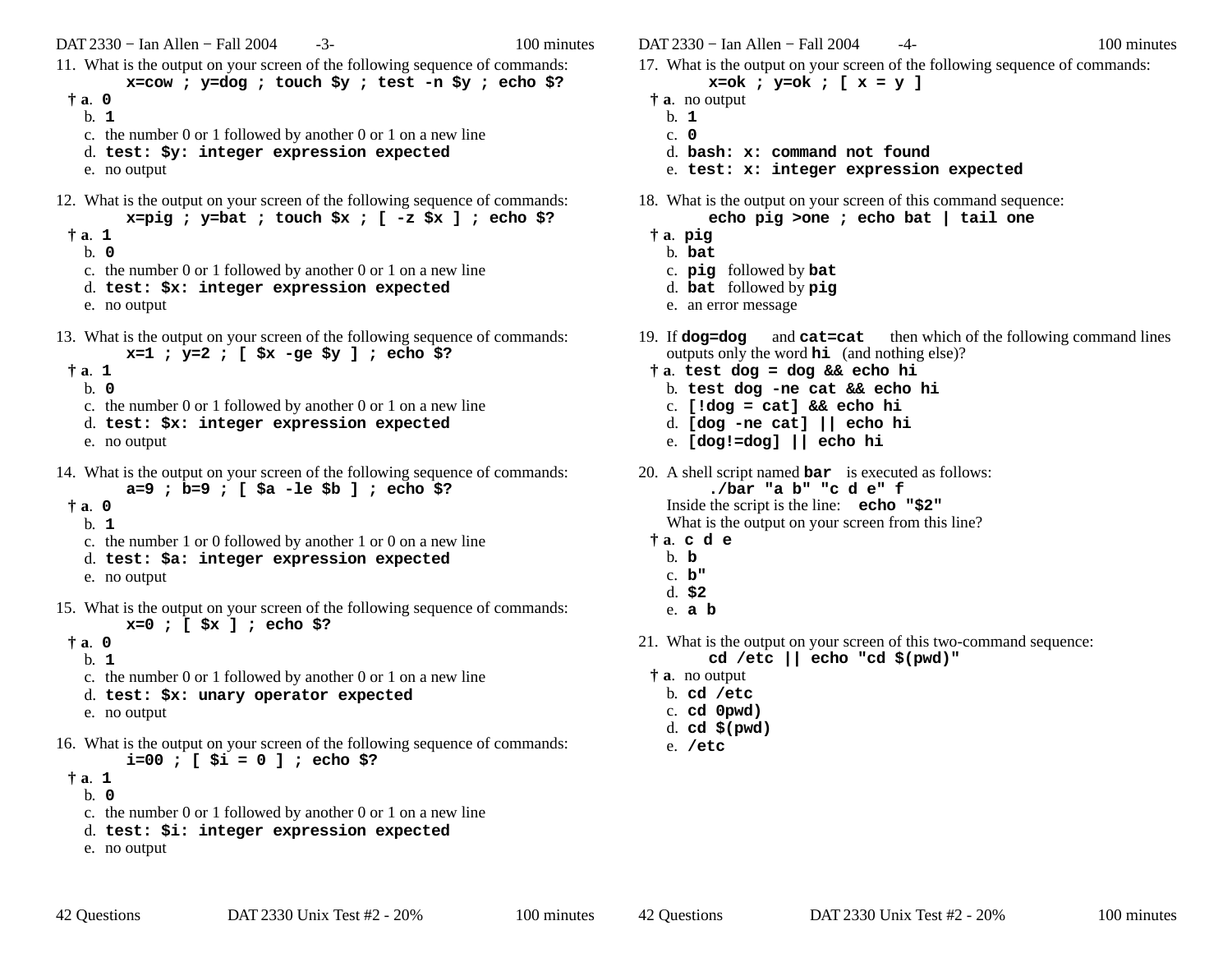$DATA 2330 - Ian Allen - Fall 2004$  $-5-$  100 minutes

- 22. What is the output on your screen of this two-command sequence: cd /bin/ls && echo "in  $\S(\text{pwd})$ "
- † a. bash: cd: /bin/ls: Not a directory
	- $b.$  in /etc
	- $c.$  in  $0$ pwd $)$
	- d. in  $$$ (pwd)
	- e. no output
- 23. What is the output on your screen of this two-command sequence: cd /bin && echo "cd  $\S$ (pwd)"
	- ta. cd /bin
		- $b.$  cd  $0$  pwd)
		- c. cd  $$$ (pwd)
		- $d.$  /bin
		- e. no output
- 24. In an empty directory, what is the length of the longest file name created by the following two-command sequence:

a="1234 123 12 1" ; touch '\$a'

- $\dagger$  **a**. 2 characters
	- b. 3 characters
	- c. 4 characters
	- d. 1 character
	- e. 13 characters
- 25. If /bin/pig is a program that outputs xx and /usr/bin/pig is a program that outputs **foo** what is the output on your screen of this shell command sequence: PATH=/home:/bin:/dev:/usr/bin ; pig
- $\ddagger$  a.  $\mathbf{xx}$ 
	- $b.$  foo
	- c.  $\mathbf{foo}$  followed by  $\mathbf{xx}$
	- d. xx followed by foo
	- e. bash: pig: command not found
- 26. If a shell script named **foo** contains the line:

if  $[$  '\$3' = "\$2" ] ; then echo SAME ; fi then which of the following command lines will always produce **SAME** as output?

- $\dagger$ a. ./foo 2 '\$3' 1
- b.  $\sqrt{500}$  \$1 '\$2' \$3
- $c.$ ./foo '\$1' "\$3" \$2
- d.  $./$ foo \$1 \$2 \$3
- e.  $\sqrt{2}$ foo \$3 "\$2" \$1

 $DATA2330 - Ian Allen - Fall 2004$ -6-

- 27. What is the output on your screen of this sequence of three shell commands: umask 457 ; mkdir dir ; ls -ld dir
	- $\dagger$  a. d-wx-w---- 2 me me 128 Jan 9 9:34 dir
	- b. d-w--w----  $2$  me me 128 Jan 9 9:34 dir
	- c. d-wx-w-rwx 2 me me  $128$  Jan 9 9:34 dir d.  $dr$ --r-xrwx 2 me me 128 Jan 9 9:34 dir
	- e.  $dr xr xr$ wx 2 me me 128 Jan 9 9:34 dir
- 28. What is the output on your screen of this two command sequence: PATH=/bin/cat:/bin/sh:/bin/ls ; ls nosuchfile
- # a. bash: 1s: command not found
	- b. bash: /bin/ls: command not found
	- c. 1s: /bin/1s: command not found
	- d. 1s: nosuchfile: No such file or directory
	- e. bash: /bin/sh: No such file or directory
- 29. Which command sequence below always outputs just the date only if the first argument is both a directory and not empty?
	- $\dot{\tau}$ a. if [ -s "\$1" -a -d "\$1" ]; then date ; fi b. if  $[$  "-s \$1" && "-d \$1" ]; then date; fi c. if [  $"\$1" -eq -f -a "\$1" -eq -d ]$ ; then date; fi d. if  $[-s -a -d$  "\$1" ]; then date; fi e. if [ -n "\$1" -o -d "\$1" ]; then date ; fi
- 30. What is the output on your screen of this command sequence: Rocks \$?
	- true && echo Linux
- † a. Linux Rocks 0
	- b. Linux Rocks ?
	- c. Linux Rocks ?  $\mathbf{1}$
	- Rocks d. Linux
	- e. no output
- 31. What is the output on your screen of this command sequence:
	- false && echo "linux rules \$?"
	- $\dagger$  **a**. no output
		- b. linux rules 1
		- c. linux  $\Omega$ rules
		- d. linux rules  $\mathbf{1}$
		- e. linux rules 0
- 32. Given the following command line: read one two three which user keyboard input line below will assign the text **bb** to the shell variable named  $two$  ?
	- ta aa bb cc
		- b. one=aa two=bb three=cc
		- c.  $aa, bb, cc$
		- d. aa:bb:cc
		- e.  $aa; bb; cc$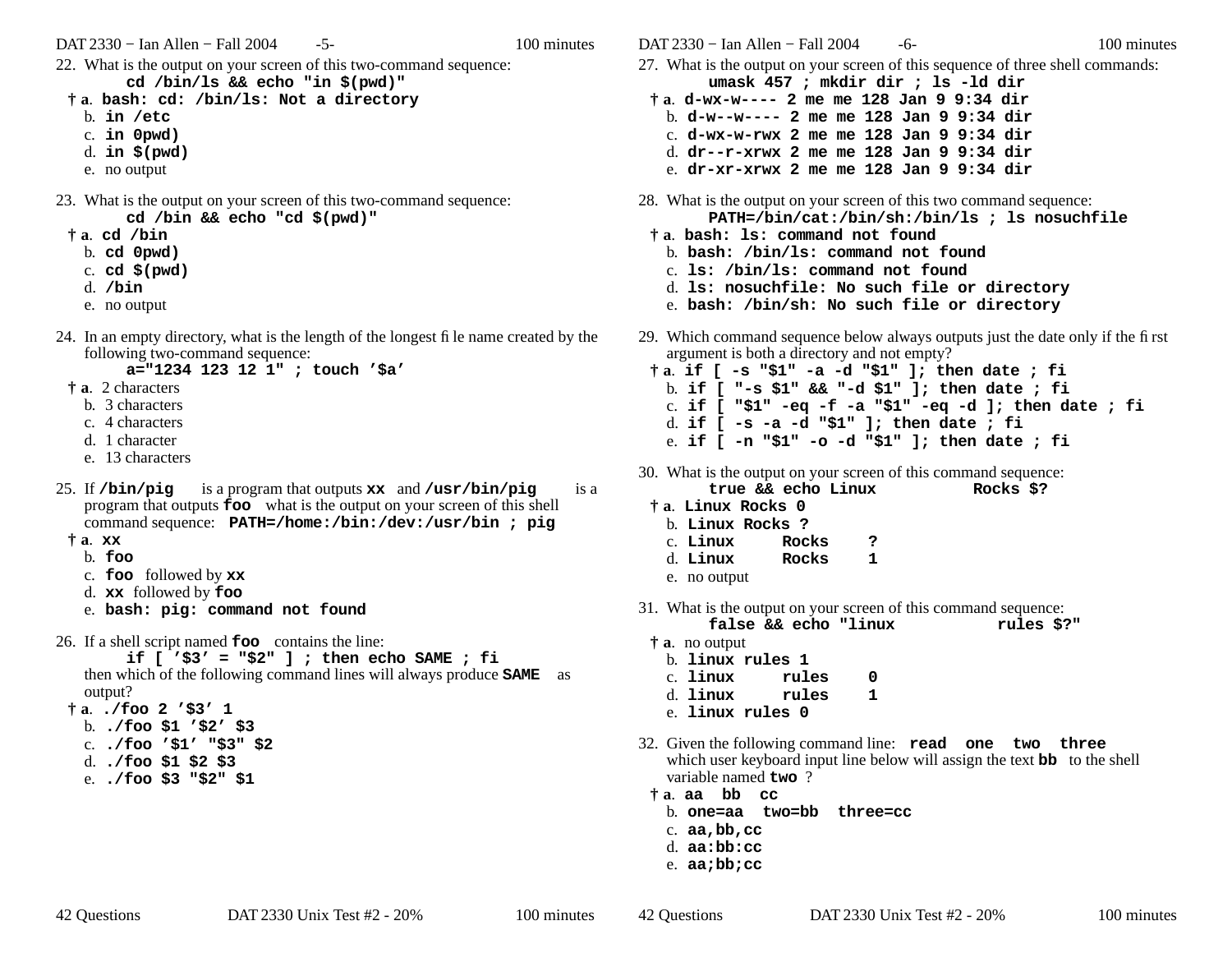DAT 2330 − Ian Allen − Fall 2004 -7- 100 minutes

33. If file **/a** contains 20 lines, and file **/b** contains 30 lines, then how many lines are in file **/c** after this sequence of shell commands:

**sort /a /b >/c ; cat /a >>/b ; sort /c /b /a >/c**

- **† <sup>a</sup>**. **70**
	- b. **50**
	- c. **80**
	- d. **120**

e. no lines (empty file)

- 34. If directory **/dir** contains these three four-character file names: **.123** , **.124** , **.???** , then what is the output on your screen of the following command line: **echo /dir/????**
	- **† <sup>a</sup>**. **/dir/????**
		- b. **/dir/.123 /dir/.124 /dir/.???**
		- c. **/dir/.123 /dir/.124**
		- d. **echo: /dir/????: No such file or directory**
		- e. no output
- 35. If directory **dir** contains only these five two-character file names: **a?** , **<sup>11</sup>** , **?1** , **1\*** , **.1** , then which shell command below will remove *only* the single two-character name **?1** from the directory?
- **† <sup>a</sup>**. **rm dir/\??**
	- b. **rm dir/?1**
	- c. **rm dir/1\***
	- d. **rm dir/\*1**
	- e. **rm dir/??**
- 36. Which of these commands makes a file owned by me, also executable by me?
- **† <sup>a</sup>**. **chmod u+x ./myfile**
	- b. **chmod x+u myfile**
	- c. **chmod x=u ./myfile**
	- d. **umask 777 myfile**
	- e. **umask 111 myfile**
- 37. Which line below is most likely to be the beginning of an error message?
- **† <sup>a</sup>**. **echo 1>&2 "... "** b. **echo 1<&2 "... "**c. **echo 2>&1 "... "**d. **echo 2<\$1 "... "** e. **echo 2>\$1 "... "**
- 38. Which line below puts the count of the number of lines in the password file into the variable **foo** ?

```
† a. foo=$( wc -l </etc/passwd )
b. foo=$( cat -c /etc/passwd )
c. foo=$( wc /etc/passwd | awk echo $1 )
d. foo=$( wc -l /etc/passwd | awk "print $1" )
```
e. **foo=\$( awk -F: /etc/passwd | wc -l )**

DAT 2330 – Ian Allen – Fall 2004 – 8- 100 minutes

- 
- 39. In an empty directory, what is the output on your screen of this three-command sequence:

**touch za .z zb .w .1 ; f=".z\* .w\*" ; echo '\$f' † <sup>a</sup>**. **\$f** b. **.z\* .w\***c. **.z .w**d. **za .z zb .w**e. **za zb .w\***

40. Which line below passes three *separate* arguments to the **cat** command when placed inside a shell script named **foo** invoked by the command line:

|  |  | ./foo one two three |
|--|--|---------------------|
|  |  |                     |

- **† <sup>a</sup>**. **cat "\$@"**
	- b. **cat "\$\*"**
	- c. **cat "\$#"**
	- d. **cat "\$1 \$2 \$3"** e. **cat "\$? \$? \$?"**
- 41. What is the output on your screen of this sequence of three shell commands: **echo ls >fil ; >fil ls fil ; wc fil**
	- **† <sup>a</sup>**. **114f il** b. **113f il** c. **112f il** d. **000f il** e. no output
- 42. Select the correct **bash** shell order of command line processing:
	- **† <sup>a</sup>**. aliases, redirection, variables, GLOBs
		- b. aliases, variables, redirection, GLOBs
		- c. aliases, variables, GLOBs, redirection
		- d. aliases, GLOBs, variables, redirection
		- e. redirection, aliases, GLOBs, variables